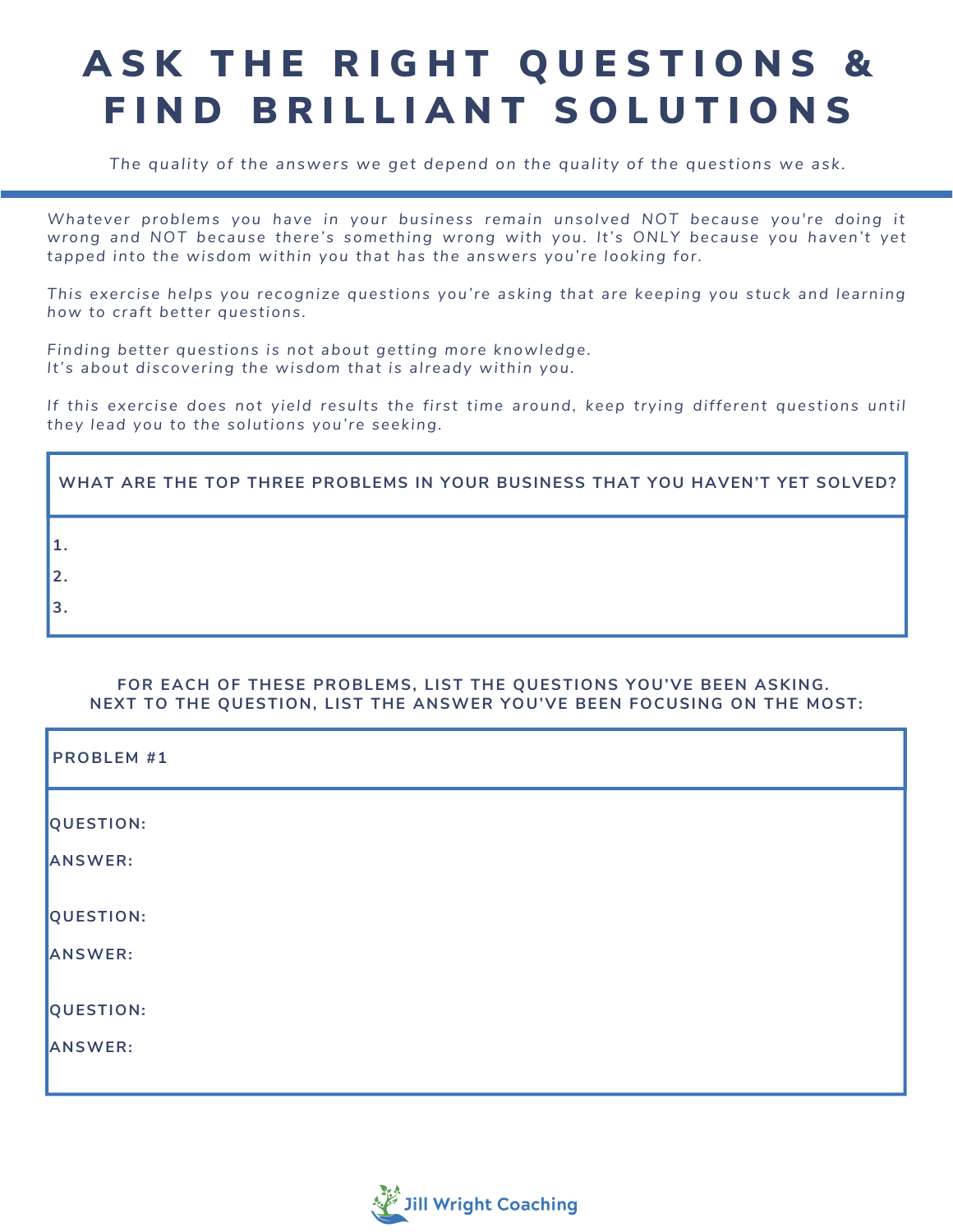## ASK THE RIGHT QUESTIONS & FIND B R I L L I A N T S O L U T I O N S

| <b>PROBLEM #2</b> |
|-------------------|
| QUESTION:         |
| ANSWER:           |
| QUESTION:         |
| ANSWER:           |
| QUESTION:         |
| ANSWER:           |

| <b>PROBLEM #3</b> |  |
|-------------------|--|
| QUESTION:         |  |
| ANSWER:           |  |
| QUESTION:         |  |
| ANSWER:           |  |
| QUESTION:         |  |
| ANSWER:           |  |